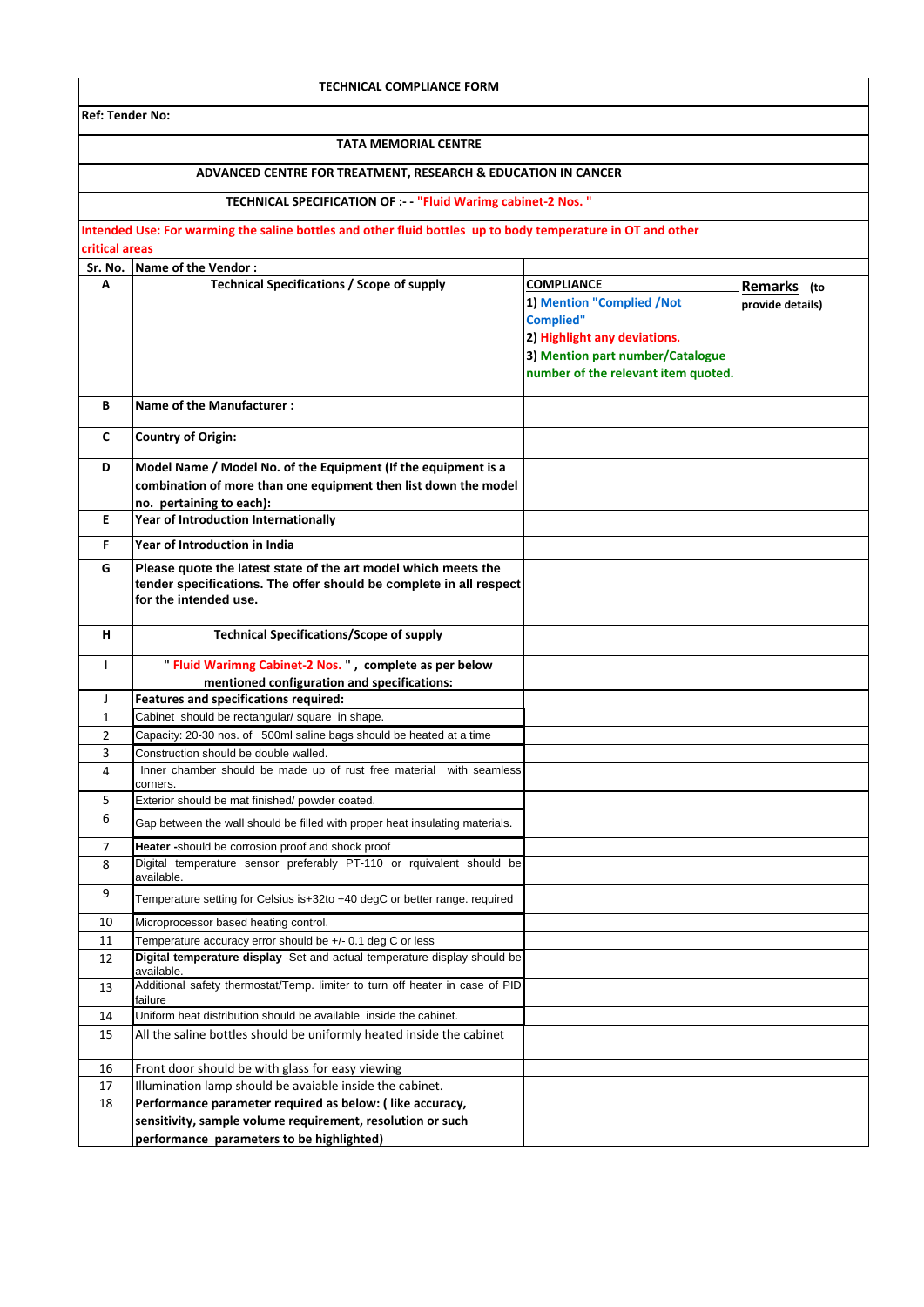| 19 | <b>Standard accessories</b> (Which comes along with the machine, pricing<br>of which is part of the equipment)                                                                       |  |
|----|--------------------------------------------------------------------------------------------------------------------------------------------------------------------------------------|--|
| 20 | <b>On-Line UPS/Voltage Stabilizer requirements</b>                                                                                                                                   |  |
| 21 | <b>Periodic Calibration</b>                                                                                                                                                          |  |
| 22 | Regulatory Approvals, If any. Details with copies of approvals.                                                                                                                      |  |
| 23 | Safety requirements: It should follow International / national safety<br>requirement. Please specify certification with certifying agency and<br>country with copies of certificate. |  |
| 24 | The Equipment/ System/ Heater should comply to US FDA/ European<br>CE/BIS/ICMED certification. Please attach copy of the certificate(s).                                             |  |
| 25 | User's list: A list of installations with the address and contact<br>numbers to be provided. (User list should be for the quoted model.)                                             |  |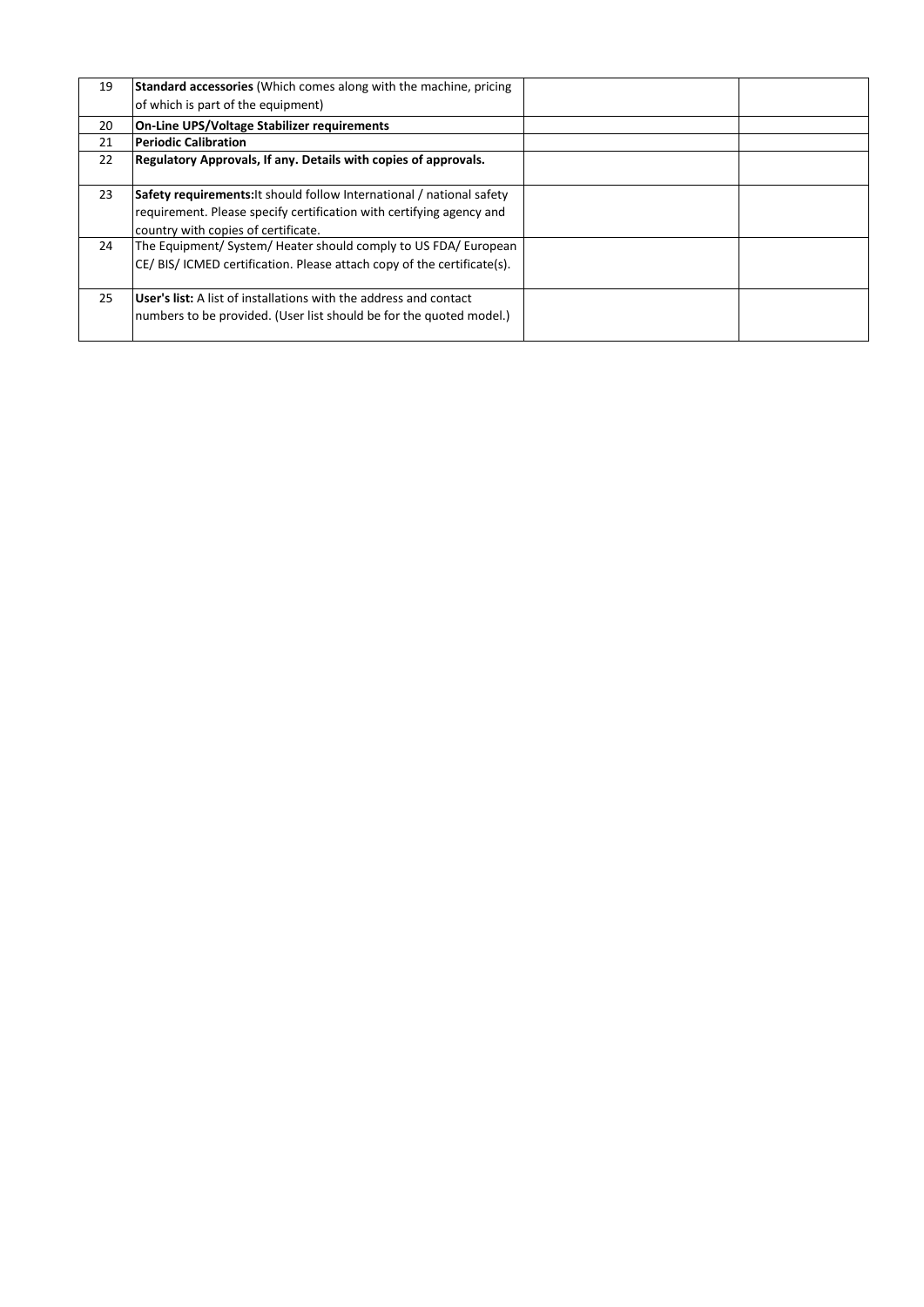| 26 | Input power supply requirements: 240 V AC ± 10 %, 50 Hz, single<br>phase. Specify if any other power supply requirement is<br>recommended.                                                                                                                                                                                                                                                                                                                                                                                                         |                 |  |
|----|----------------------------------------------------------------------------------------------------------------------------------------------------------------------------------------------------------------------------------------------------------------------------------------------------------------------------------------------------------------------------------------------------------------------------------------------------------------------------------------------------------------------------------------------------|-----------------|--|
| 27 | <b>After Sales Service Support.</b>                                                                                                                                                                                                                                                                                                                                                                                                                                                                                                                |                 |  |
| 28 | 1. Complete operational manuals and technical information including<br>circuit diagrams should be provided.<br>2. Company should provide technical support for hardware and<br>software, spares and consumables.                                                                                                                                                                                                                                                                                                                                   |                 |  |
|    | 3. Company should provide required spares and consumables for at<br>least 7 years even after discontinuation of the model.<br>4. Bidders who do not qualify this critera shall not be considered.                                                                                                                                                                                                                                                                                                                                                  |                 |  |
|    | Bidder should provide address of the authorized service centre and<br>details of number of personnel with training credentials.                                                                                                                                                                                                                                                                                                                                                                                                                    |                 |  |
| 29 | Preinstallation Requirements :- Provide details of preinstallation<br>requirements, special ambient conditions, if any, space<br>requirement, any other special needs.                                                                                                                                                                                                                                                                                                                                                                             |                 |  |
| 30 | Installation, Commissioning, testing and Training                                                                                                                                                                                                                                                                                                                                                                                                                                                                                                  |                 |  |
| 31 | Unpacking and Shifting the consignment to the installation site is to<br>be included in the scope of supply. Bidder/manufacturer/authorized<br>service provider should take responsibility to lift/shift the<br>consignment from unloading site to the installation site. Unloading<br>site shall be "Stores Department, KS Building, ACTREC Campus". If<br>needed, Bidder has to arrange for the labourers at no charge to<br>ACTREC. (Before submitting the quotation, bidders may visit ACTREC<br>to know unloading site and installation site) |                 |  |
| 32 | Installation, Commissioning and Training is included in the scope of<br>supply. Bidder, Manufacturer and/or its authorized representative<br>should undertake installation and commissioning of the equipment.                                                                                                                                                                                                                                                                                                                                     |                 |  |
| 33 | <b>Warranty and after sales support</b>                                                                                                                                                                                                                                                                                                                                                                                                                                                                                                            |                 |  |
| 34 | Warranty: 2 Years comprehensive-on site-factory warranty for the entire<br>equipment system. All third party and bought out items, accessories,<br>attachment, software etc. integrated with the system should also be covered<br>by 2 years factory warranty from respective manufacturers. The vendor<br>should perform 4 nos. of preventive maintenance services/ year, all<br>breakdown visits and QA/QC as per prescribed protocol during the warranty<br>period.                                                                             |                 |  |
| 35 | Free AMC -labour only: For 8 years post warranty                                                                                                                                                                                                                                                                                                                                                                                                                                                                                                   |                 |  |
| 36 | Uptime guarantee during warranty period at minimum of 95%                                                                                                                                                                                                                                                                                                                                                                                                                                                                                          |                 |  |
| 37 | Important terms to be noted by the bidders:                                                                                                                                                                                                                                                                                                                                                                                                                                                                                                        |                 |  |
| 38 | Read the above scope of supply carefully and quote accordingly.<br>Incomplete and /or partially complete offers are liable to be rejected.                                                                                                                                                                                                                                                                                                                                                                                                         | Agree/Not Agree |  |
| 39 | Manufacturer/bidder should clearly indicate typical life span / Life<br>expectancy of the quoted equipment.                                                                                                                                                                                                                                                                                                                                                                                                                                        | -- years        |  |
| 40 | Mention typical site requirements for the installation.                                                                                                                                                                                                                                                                                                                                                                                                                                                                                            |                 |  |
| 41 | Item/Equipment quoted should not be a second hand/refurbished/on<br>verge of obsolescence/outdated model. Similarly, after award of<br>contract, the item supplied should be a newly manufactured item and<br>not the old item already manufactured and stocked for more than 1<br>month.                                                                                                                                                                                                                                                          | Agree/Not Agree |  |